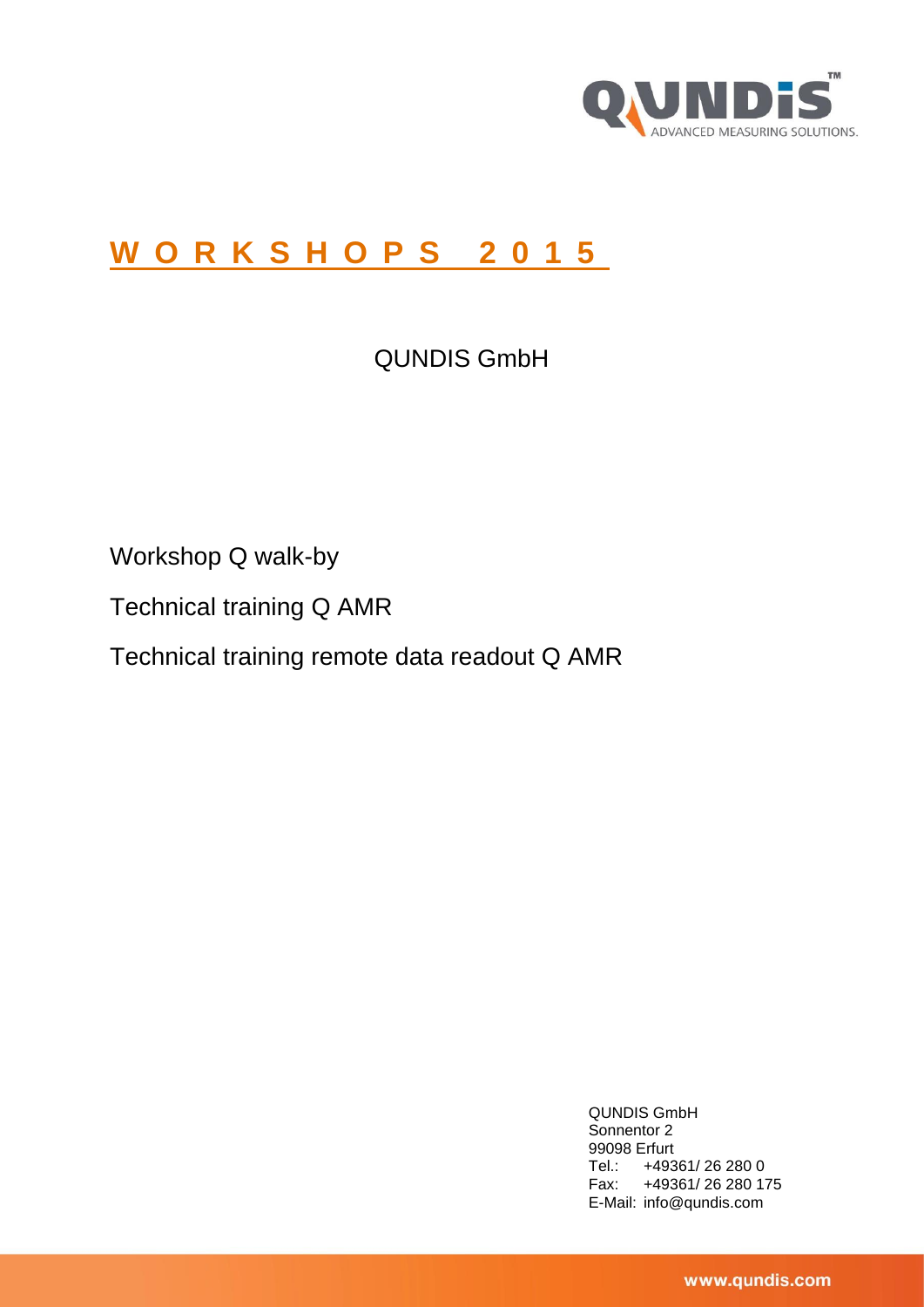

## **Contents of workshop Q walk-by**

| Target group:             | Installers, technicians                                                                                                                                                                                                                                                                                                                                                        |  |  |  |
|---------------------------|--------------------------------------------------------------------------------------------------------------------------------------------------------------------------------------------------------------------------------------------------------------------------------------------------------------------------------------------------------------------------------|--|--|--|
| Pre-requisites:           | Technical seminar measurement devices course, PC skills, first<br>experience with radio systems                                                                                                                                                                                                                                                                                |  |  |  |
| Place:                    | Erfurt                                                                                                                                                                                                                                                                                                                                                                         |  |  |  |
| <b>Contents:</b>          | Basic principles and presentation of the system<br>How the readout equipment works<br>$\blacksquare$<br>Project planning, programming, read out (software)<br>Intensive use of the Q suite 5<br>$\blacksquare$<br>Diagnosis possibilities                                                                                                                                      |  |  |  |
| Dates:                    | October 20, 2015                                                                                                                                                                                                                                                                                                                                                               |  |  |  |
| <b>Duration:</b>          | 1 day                                                                                                                                                                                                                                                                                                                                                                          |  |  |  |
| <b>Start of training:</b> | $9:00$ a.m.                                                                                                                                                                                                                                                                                                                                                                    |  |  |  |
| End of training:          | around 4 p.m.                                                                                                                                                                                                                                                                                                                                                                  |  |  |  |
| <b>Training fee:</b>      | Workshop fee for "Workshop Q walk-by" is € 240.00 plus VAT per<br>person. Accommodation for 1 night and meal (full board) as well as for<br>all workshop material are included (hotel will be booked by QUNDIS).<br>Please indicate on the application form if you require accommodation.<br>Invoice is sent after the workshop and must be paid immediately after<br>receipt. |  |  |  |
|                           | Note: If you cannot attend, please let us know immediately in writing. In<br>case of cancellation of participation at short notice, i.e. within 7 days<br>prior the workshop, we will charge a cancellation fee of 25% of the total<br>workshop fee. If we do not receive a note of cancellation, we will<br>charge 50% of the total workshop fee.                             |  |  |  |
| <b>Registration:</b>      | Please use the attached form for registration. The minimum number of<br>participants is 5. After completion of the workshop, all participants will<br>receive a certificate.                                                                                                                                                                                                   |  |  |  |
|                           | Your registration is binding upon receipt of confirmation (sent by<br>e-mail).                                                                                                                                                                                                                                                                                                 |  |  |  |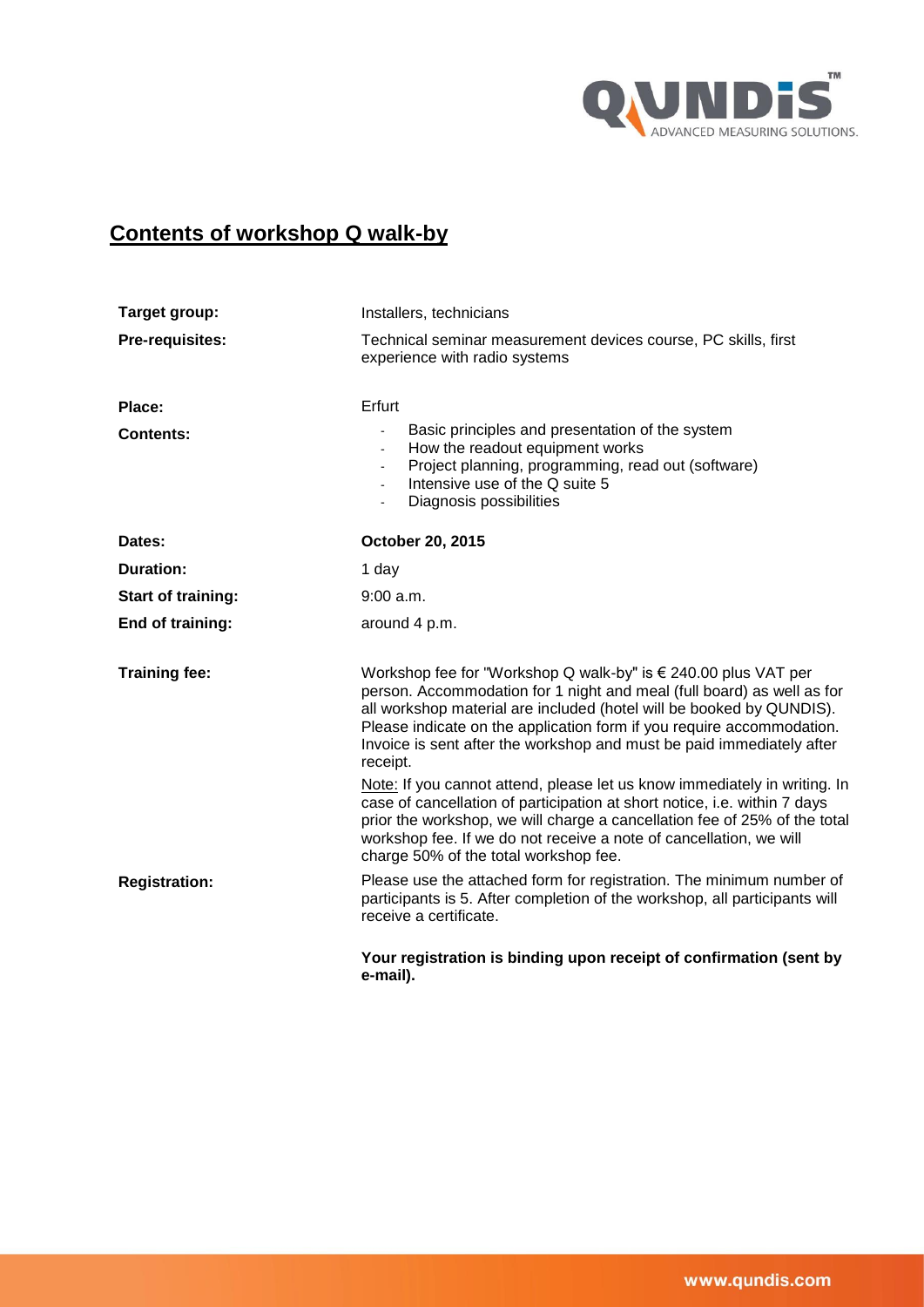

## **Contents of technical training Q AMR**

| Target group:              | Installers, technicians                                                                                                                                                                                                                                                                                                                                                      |  |  |  |
|----------------------------|------------------------------------------------------------------------------------------------------------------------------------------------------------------------------------------------------------------------------------------------------------------------------------------------------------------------------------------------------------------------------|--|--|--|
| <b>Pre-requisites:</b>     | Basic devices course, PC skills, first experience with radio systems                                                                                                                                                                                                                                                                                                         |  |  |  |
| Place:<br><b>Contents:</b> | Erfurt<br>Basic principles and presentation of the system<br>$\blacksquare$<br>How the readout equipment works<br>$\blacksquare$<br>Project planning<br>٠<br>Programming, read out (software)<br>Building up networks<br>$\blacksquare$<br>use of the ACT26<br>Diagnosis possibilities<br>$\blacksquare$                                                                     |  |  |  |
| Dates:                     | October 21 <sup>st</sup> - 22 <sup>nd</sup> , 2015                                                                                                                                                                                                                                                                                                                           |  |  |  |
| <b>Duration:</b>           | 2 days                                                                                                                                                                                                                                                                                                                                                                       |  |  |  |
| <b>Start of training:</b>  | 9:00 a.m.                                                                                                                                                                                                                                                                                                                                                                    |  |  |  |
| End of training:           | $1st$ day: around 5 p.m.<br>2 <sup>nd</sup> day: around 3 p.m.                                                                                                                                                                                                                                                                                                               |  |  |  |
| <b>Training fee:</b>       | Workshop fee for "Workshop Q AMR" is € 420.00 plus VAT per person.<br>Accommodation for 2 nights and meals (full board) as well as for all<br>workshop material are included (hotel will be booked by QUNDIS).<br>Please indicate on the application form if you require accommodation.<br>Invoice is sent after the workshop and must be paid immediately after<br>receipt. |  |  |  |
|                            | Note: If you cannot attend, please let us know immediately in writing. In<br>case of cancellation of participation at short notice, i.e. within 7 days<br>prior the workshop, we will charge a cancellation fee of 25% of the total<br>workshop fee. If we do not receive a note of cancellation, we will<br>charge 50% of the total workshop fee.                           |  |  |  |
| <b>Registration:</b>       | Please use the attached form for registration. The minimum number of<br>participants is 5. After completion of the workshop, all participants will<br>receive a certificate.                                                                                                                                                                                                 |  |  |  |
|                            | Your registration is binding upon receipt of confirmation (sent by<br>e-mail).                                                                                                                                                                                                                                                                                               |  |  |  |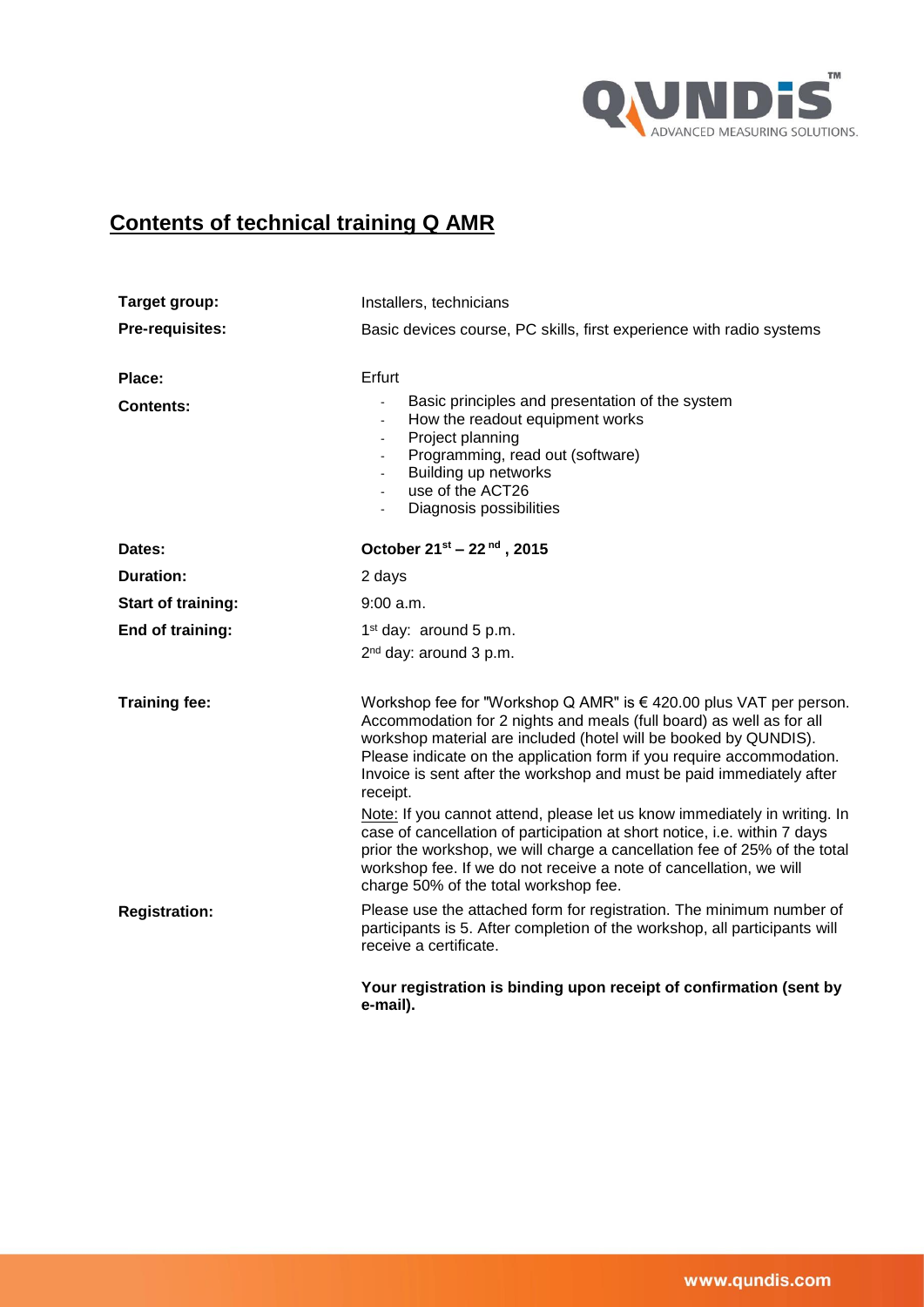

# **Contents of technical training remote data readout Q AMR**

| Target group:             | Installers, technicians                                                                                                                                                                                                                                                                                                                                                                                 |  |  |
|---------------------------|---------------------------------------------------------------------------------------------------------------------------------------------------------------------------------------------------------------------------------------------------------------------------------------------------------------------------------------------------------------------------------------------------------|--|--|
| <b>Pre-requisites:</b>    | Advanced devices course, PC skills, first experience<br>with radio systems                                                                                                                                                                                                                                                                                                                              |  |  |
| Place:                    | Erfurt                                                                                                                                                                                                                                                                                                                                                                                                  |  |  |
| <b>Contents:</b>          | use of the ACS26, ACT21<br>Remote data transfer                                                                                                                                                                                                                                                                                                                                                         |  |  |
| Dates:                    | October 23rd, 2015                                                                                                                                                                                                                                                                                                                                                                                      |  |  |
| Duration:                 | 1 day                                                                                                                                                                                                                                                                                                                                                                                                   |  |  |
| <b>Start of training:</b> | 9:00 a.m.                                                                                                                                                                                                                                                                                                                                                                                               |  |  |
| End of training:          | around 5 p.m.                                                                                                                                                                                                                                                                                                                                                                                           |  |  |
| <b>Training fee:</b>      | Workshop fee for "Workshop remote data readout Q AMR" is $\epsilon$ 240.00<br>plus VAT per person. Accommodation for 1 night and meal (full board)<br>as well as for all workshop material are included (hotel will be booked<br>by QUNDIS). Please indicate on the application form if you require<br>accommodation. Invoice is sent after the workshop and must be paid<br>immediately after receipt. |  |  |
|                           | Note: If you cannot attend, please let us know immediately in writing. In<br>case of cancellation of participation at short notice, i.e. within 7 days<br>prior the workshop, we will charge a cancellation fee of 25% of the total<br>workshop fee. If we do not receive a note of cancellation, we will<br>charge 50% of the total workshop fee.                                                      |  |  |
| <b>Registration:</b>      | Please use the attached form for registration. The minimum number of<br>participants is 5. After completion of the workshop, all participants will<br>receive a certificate.                                                                                                                                                                                                                            |  |  |
|                           | Your registration is binding upon receipt of confirmation (sent by<br>e-mail).                                                                                                                                                                                                                                                                                                                          |  |  |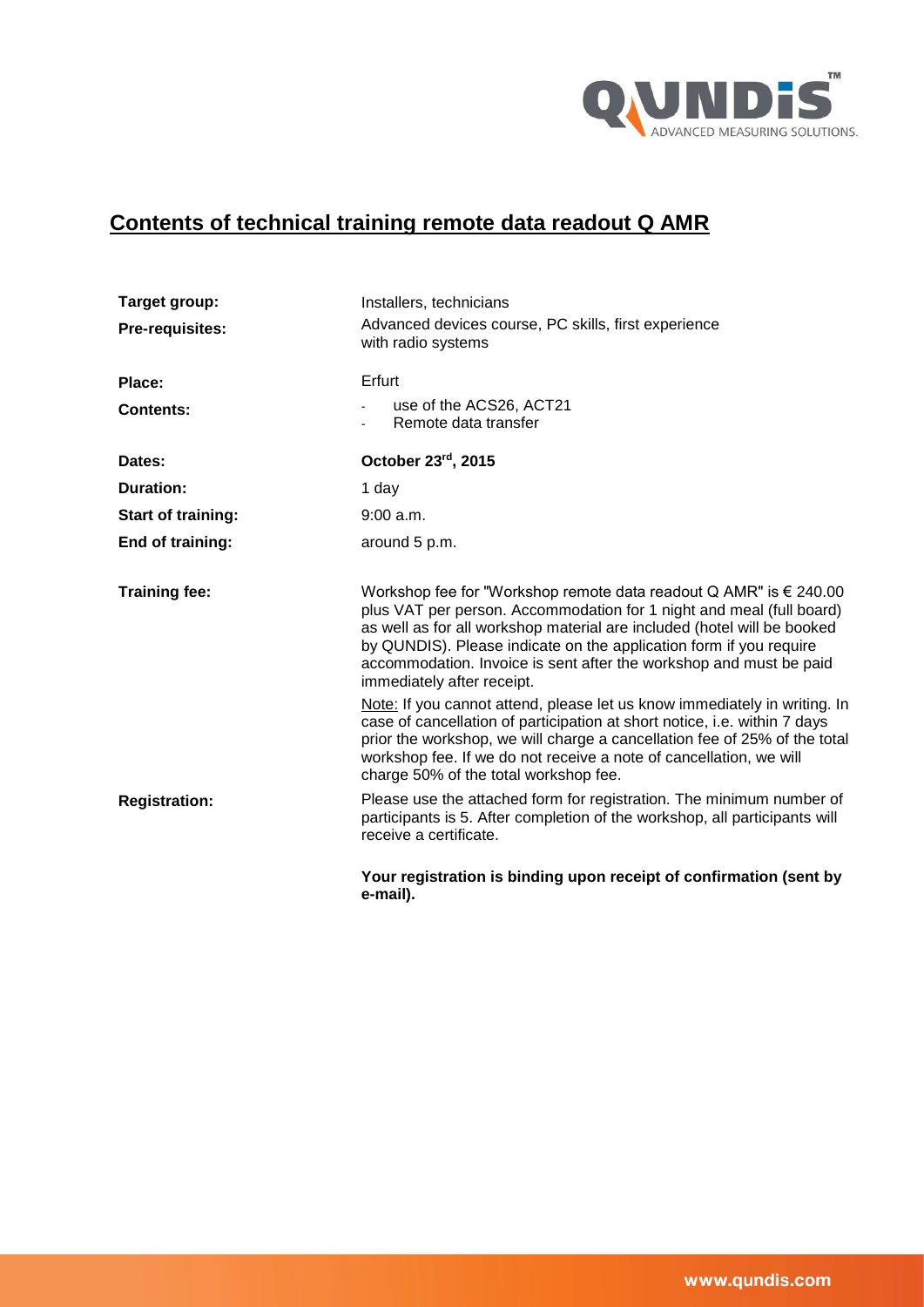

### Fax – registration form for **"Workshop Q walk-by"**

QUNDIS GmbH Mrs. Wencke Dahnert Sonnentor 2 99098 Erfurt / Germany

#### **E-mail: wencke.dahnert@qundis.com Fax: +49361 / 26 280-137**

We would like to make a **binding** reservation for participation in the following workshop course (please note the course pre-requisites and the workshop fees):

#### **Training fee: 240,00 Euro**

#### **Place of training: Erfurt**

**October 20, 2015**

**Note:** If you cannot attend, please let us know immediately in writing. In case of cancellation of participation at short notice, i.e. within 7 days prior the workshop, we will charge a cancellation fee of 25% of the total workshop fee. If we do not receive a note of cancellation, we will charge 50% of the total workshop fee.

 $\Box$ Hotel accommodation required (booking by QUNDIS)

| Participants: Full name: |  |  |
|--------------------------|--|--|
|--------------------------|--|--|

**Remarks (e.g. vegetarian meals, ...): \_\_\_\_\_\_\_\_\_\_\_\_\_\_\_\_\_\_\_\_\_\_\_\_\_\_\_\_\_\_\_\_\_\_\_\_\_\_\_\_\_\_**

We would ask you to register **a maximum of 2 participants per company** in order to also allow other companies to participate in the workshop

| Company:        |  |  |
|-----------------|--|--|
| Street:         |  |  |
| Postcode, town: |  |  |
| E-mail:         |  |  |
| Tel./Fax:       |  |  |
| Signature:      |  |  |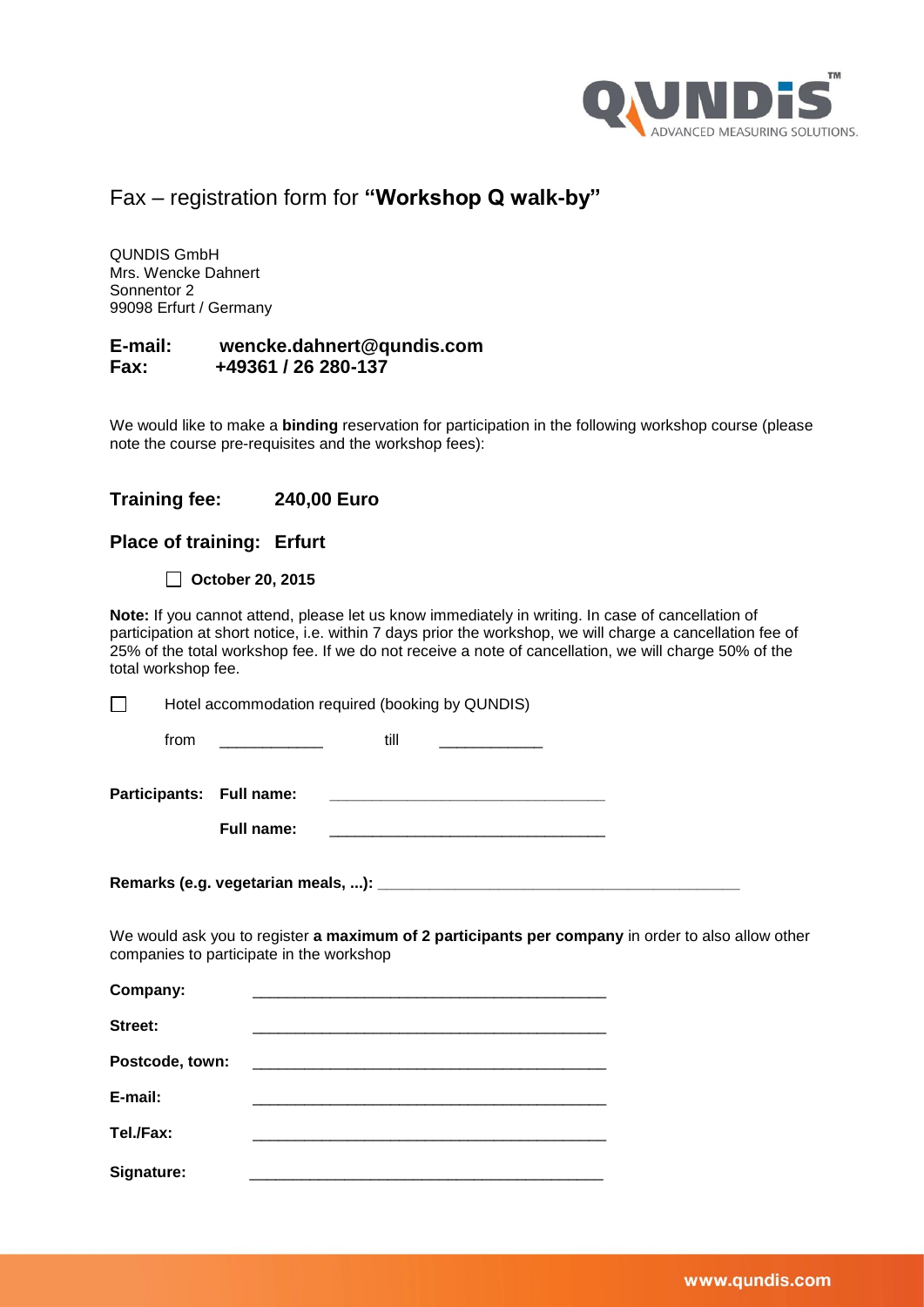

Fax – registration form for **"Workshop Q AMR"**

QUNDIS GmbH Mrs. Wencke Dahnert Sonnentor 2 99098 Erfurt / Germany

#### **E-mail: wencke.dahnert@qundis.com Fax: +49361 / 26 280-137**

We would like to make a **binding** reservation for participation in the following workshop course (please note the course pre-requisites and the workshop fees):

#### **Training fee: 420,00 Euro**

#### **Place of training: Erfurt**

| October $21^{st}$ – $22^{nd}$ , 2015 |  |  |  |
|--------------------------------------|--|--|--|
|--------------------------------------|--|--|--|

**Note:** If you cannot attend, please let us know immediately in writing. In case of cancellation of participation at short notice, i.e. within 7 days prior the workshop, we will charge a cancellation fee of 25% of the total workshop fee. If we do not receive a note of cancellation, we will charge 50% of the total workshop fee.

Hotel accommodation required (booking by QUNDIS)  $\Box$ from \_\_\_\_\_\_\_\_\_\_\_\_ till \_\_\_\_\_\_\_\_\_\_\_\_ **Participants: Full name: \_\_\_\_\_\_\_\_\_\_\_\_\_\_\_\_\_\_\_\_\_\_\_\_\_\_\_\_\_\_\_\_ Full name:** Remarks (e.g. vegetarian meals, ...): We would ask you to register **a maximum of 2 participants per company** in order to also allow other companies to participate in the workshop. Company: **Street:** \_\_\_\_\_\_\_\_\_\_\_\_\_\_\_\_\_\_\_\_\_\_\_\_\_\_\_\_\_\_\_\_\_\_\_\_\_\_\_\_\_ Postcode, town: **E-mail:** \_\_\_\_\_\_\_\_\_\_\_\_\_\_\_\_\_\_\_\_\_\_\_\_\_\_\_\_\_\_\_\_\_\_\_\_\_\_\_\_\_ Tel./Fax:

Signature: